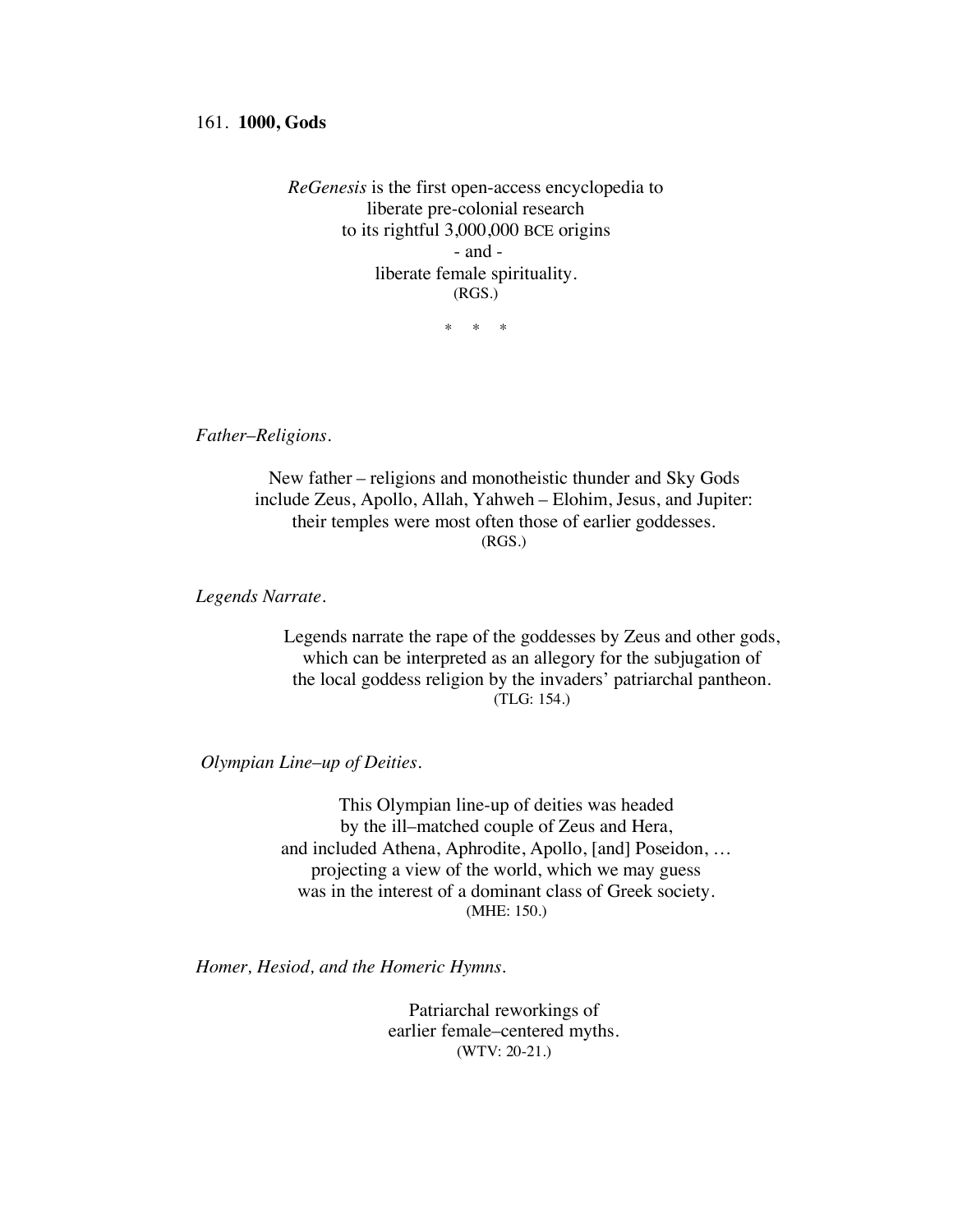*Old European Goddesses.*

Old European goddesses were eroticized, militarized to various degrees (especially Athena), and made subservient to the Gods. (TLG: 164.)

*Gaea/Gaia.*

'The universal mother, eldest of all beings,' was more manifest in this world even than Zeus. As the *Homeric Hymn to Earth, Mother of All* begins: 'She feeds all creatures that are in the world.' … Because she is omnipresent to all living things, and because all depend on her, Gaea [Gaia] is often named first of all deities as witness and as enforcer of oaths. (MGA: 32-33.)

Over the evolution of increased patristic dominance and monotheism, the spectrum of gods also expanded including Apollo, Zeus, Dionysus, Athena and Hera.

Zeus, marked a significant transition in ancient history when gods subsumed goddesses by rape, confiscated temple sites, and claimed to have birthed their children. Renowned Sumerian linguist, Samuel Noah Kramer refers to such *reversal phenomena* as 'priestly piracy' (FPS: 27, 29). Kramer's Sumerian construct of priestly piracy is also apropos to Greek Zeus. In the Indo–European pantheon, Zeus was the primary ruler. Former goddesses who were known for power in their own right, became ≥≥subordinate to the gods as daughters, or wives such as Hera, or militarized icons such as Athena. Later in the Archaic Greek Age, c. 800-50 BCE, Zeus gained significant eminence in the works of Hesiod's *Theogony*, where Zeus is portrayed as the leading storm – god of the Greek pantheon. His sky powers are described in detail, including his birthing of Athena and Dionysus (FPS: 27, 29; TLG: 154, 164; TCOP: 204-205; FG: 135). (RGS: 1580**,** Zeus).

Keuls adds to the discussion of male pregnancy and parturition of both Gods Zeus and Dionysus.

Athena's birth was as sexless as her mature personality. She was the result of one of Zeus' great feats of male pregnancy and parturition, the other being the god Dionysus. Athena was born, highly symbolically, from her father's head – that is, of patriarchal male fantasy. In the most common version of her birth, when Zeus' cerebral pregnancy had come to term, the divine craftsman Hephaestus split Zeus' head open with an ax and out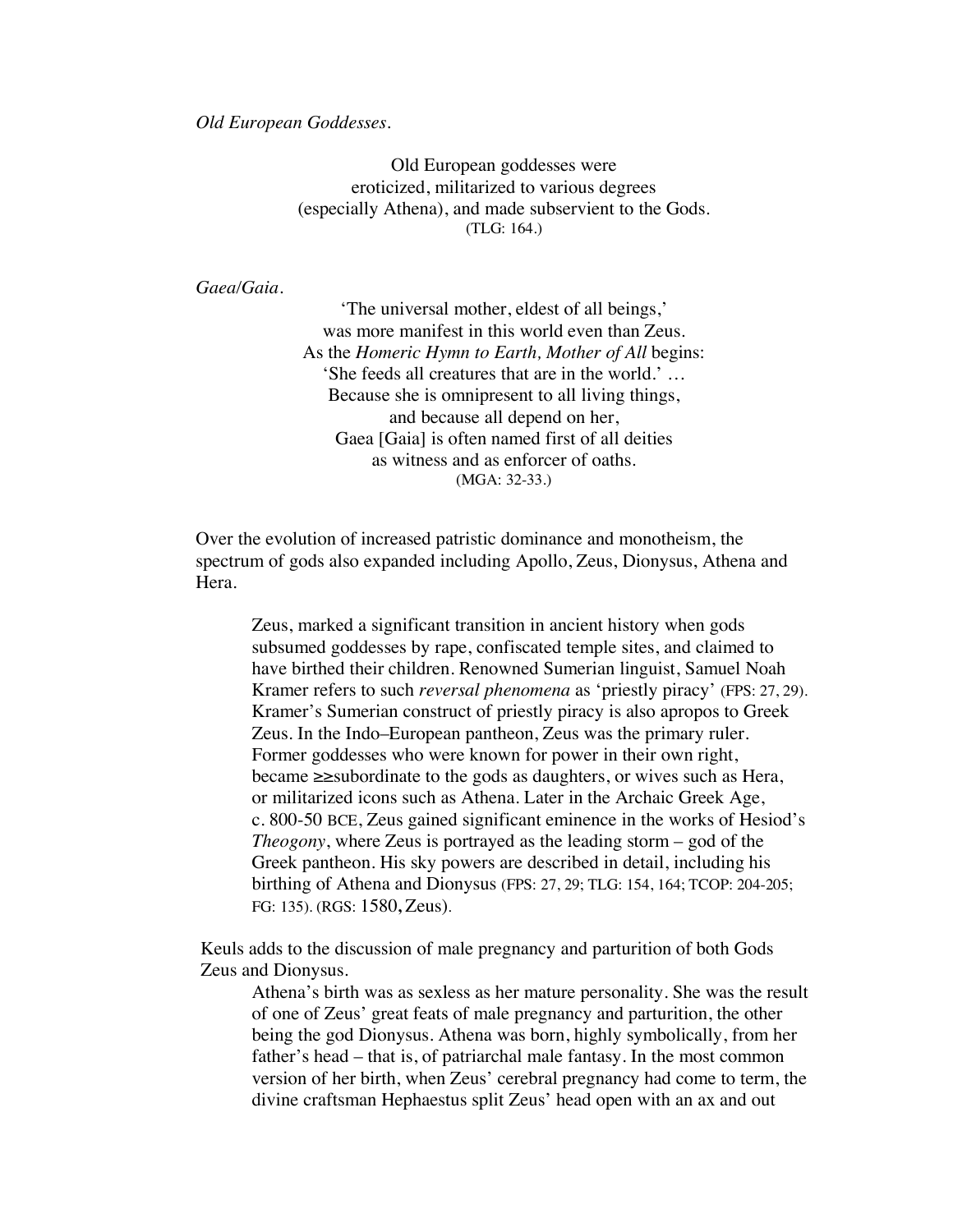sprang Athena, fully equipped with the armor of militarism. …The sexless birth of Athena makes a worthy complement to that classic tale of uterus envy, the birth of Dionysus, in which the father of gods and men develops a pseudo – womb (TROP: 40-42).

Further research on Apollo and Zeus male dominator take-over models (CB: 45): 4400-2500 Olympus Hera; 4400-2500, Kurgan Invasions; 3000-2780, Egyptian Bronze Age; 1580 Zeus; 1450-1100, Late Bronze Age Crete; 1450-1260, Hattusa and Yazilikaya*;* 3000-2780, Egyptian Bronze Age; 700-550, Apollo at Delphi and Didymaion; 800-500, Archaic Greek Age; and 200, Greece and Pergamon, Anatolia. (RGS.)

Further research on mother – rite to father – right savior God  $*$  transitions: 92,000, Qafzeh or Kafzeh Cave and Ochre Symbolism; 4400-2500, Kurgan Invasions; 4400-2500, Olympus Hera; 4000-3000, Egypt, Africa, and Cathedra Goddesses; 3000-2780, Egyptian Bronze Age; 2686-2181, Old Kingdom Egypt (2600 Fifth Dynasty); 2600-1100, Late Indo-European Bronze Age; 2370-2316, Akkadian Enheduanna and Inanna's Hymns; 2300, Sumerian Transitions; 2300- 2100, Edfu Egypt; 1580, Zeus; 1450-1260, Hattusa and Yazilikaya, Anatolia**;**  1100-800, Iron Age; 1100-800, Mediterranean Dark Ages; 1000, Double Goddess Transition; 668-626, Sumerian Mythology; 587-500, Demise of Sumerian and Babylonian Goddesses; 323-30, Kom Ombo Temple; and 305-30, Esna Temple. (RGS.) (Also see CE entries: 325, Council of Nicaea and Goddesses and Gods; 431, Council of Ephesus and Virgin Mary, Anatolia and Virgin Mary; 570, Mohammed's Birth; 1207-1273, Rumi and Mother.) (RG.) \* Soteriology: study of God's salvation and ontological concepts of female evil.

The following speaks to the theory that *mankind* is not a one size fits all. Over the centuries, there has been a historic shift to a culture and society in which half of the population (*females*) are traditionally regarded as: politically; philosophically; psychologically; professionally; theologically; spiritually; academically; scientifically; sexually; biologically and etc. inferior or less than the other half. (MHE: 150.)

The repercussions of this shift in the symbolic plane can be seen NOT only in the division of male gods from female gods, but also in the separation of sky from earth, of mind from body, of spirituality from sexuality. Incorporated into the mainstream of Greek thought and later crystallized in the philosophical writings of Plato, these ideas then pass via Neoplatonism into Christian theology and contribute to the symbolic worldview, which is still dominant in western [global] society today. From this early Greek Geometric period onwards, European culture ceases to offer the imaginative vocabulary for any human being, female or male, to experience themselves as whole and undivided **(**MHE: 150).

Although this hierarchical dis–order is discussed at length throughout *Re-Genesis*, selected entries include: 4400-2500, Olympus Hera; 3100-2600, Proto Bronze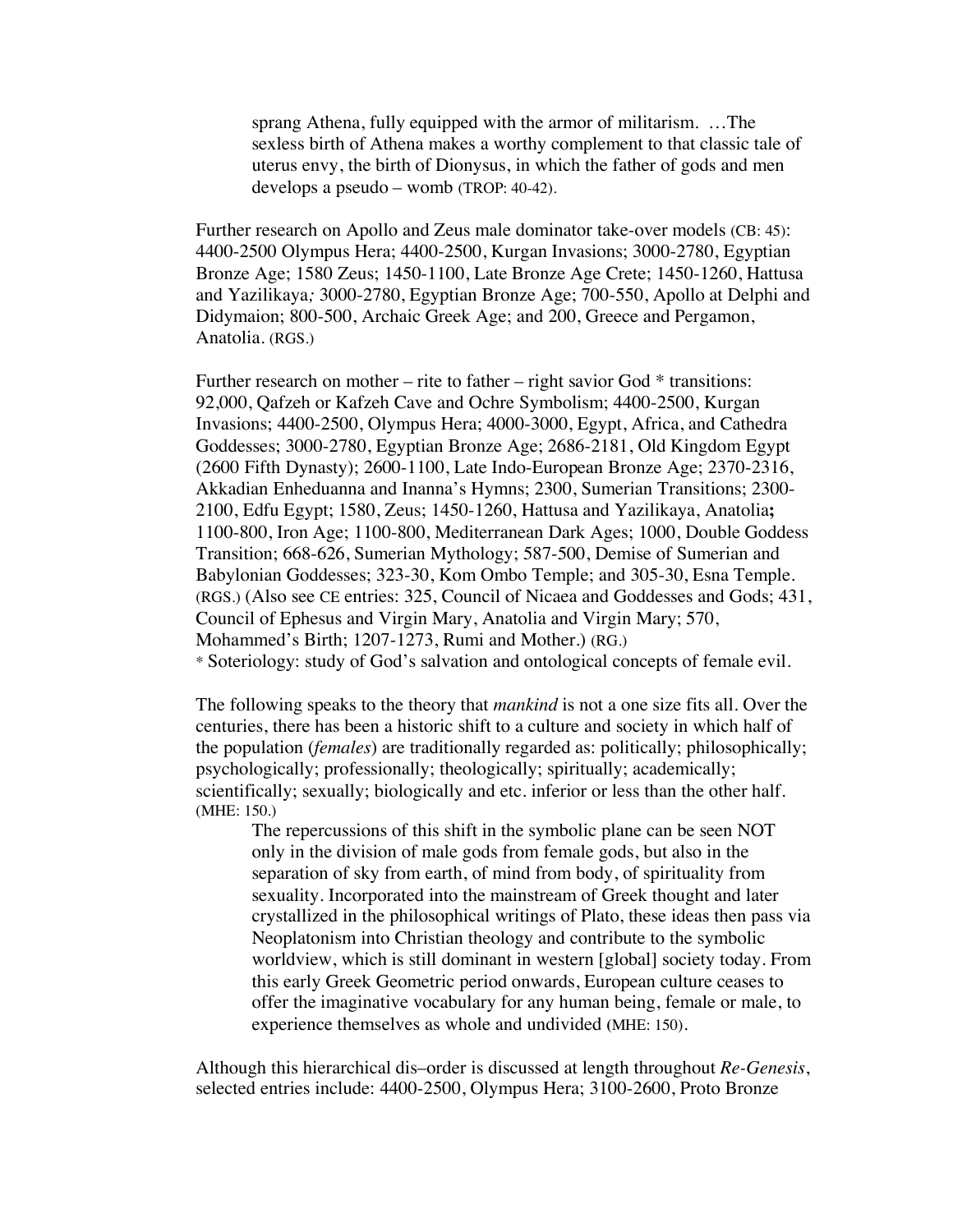Age Crete, Writing, and Heroes; 3000-1450, Gournia; 2500, Inanna, Holder of the Me; 2400, Sumerian Women in the Akkadian Period; 2400, Lilith and Eve; 2300, Sumerian Transitions; 1750, Hammurabian Dynasty, Babylon, Ishtar, and Inanna; 1580, Zeus; 1100-800, Iron Age; 1000, Gods; 800-500, Archaic Greek Age; 587- 500, Demise of Sumerian and Babylonian Goddesses; 500-400 Classical Greek Era and Leading Male Authors; 384-322, Aristotle's Theory of Rational Male Dominance; and First Century BCE-Sixth Century CE, Summary of Female Catholic Priests and Synagogue Leaders.

Further research on theocratic cosmologies, mythic heroes, and savior Godtraditions:

- Aarons, Mark, and John Loftus. *Unholy Trinity: The Vatican, the Nazis, an the Swiss Banks*. New York, NY: St. Martin's Griffin, 1998. (UT.)
- Baring, Anne, and Jules Cashford. *The Myth of the Goddess: Evolution of an Image*. London, England: Viking, 1991. 290-298. (MG.)
- Berry, Jason, and Gerald Renner. *Vows of Silence: The Abuse of Power in the Papacy of John Paul II*. New York, NY: Free Press, 2004. (VOS.)
- Christ, Carol P. *Rebirth of the Goddess: Finding Meaning in Feminist Spirituality*. New York, NY: Addison-Wesley, 1997. 48-49; 160-171 (ROG.)
- \_\_\_\_\_. "Patriarchy as a System of Male Dominance Created at the Intersection of the Control of Women, Private Property, and War, Part 2." *Feminism and Religion* (18 Feb. 2013 http://feminismandreligion.com). (PSM.)
- \_\_\_\_\_. "A New Definition of Patriarchy: Control of Women's Sexuality, Private Property, and War." *Feminist Theology* 24:3 (April 2016): 214-225. (NDP.)
- Curran, L. C. "Rape and Rape Victims in the Metamorphoses." *Arethusa* 11.1-2 (1978): 213-241. (RPV.)
- Eilberg-Schwartz, Howard, and Wendy Doniger. *Off with Her Head! The Denial of Women's Identity in Myth, Religion, and Culture*. Berkeley, CA: University of California Press, 1995. (OWH.)
- Finkelberg, Margalit. *Greeks and Pre-Greeks: Aegean Prehistory and Greek Heroic Tradition.* Cambridge, England: Cambridge University Press, 2005. 54-64. (GPG.)
- Goodison, Lucy. *Moving Heaven and Earth: Sexuality, Spirituality and Social Change.* Aylesbury, England: The Women's Press, 1990. (MHE.)
- Hinds, Stephen. *The Metamorphosis of Persephone: Ovid and the Self-Conscious Muse*. Cambridge [Cambridgeshire], England: Cambridge University Press, 1987. (MOP.)
- Jantzen, Grace. *Foundations of Violence*. London, England: Routledge, 2004. (FV.)
- Keller, Mara Lynn. "Violence against Women and Children in Scriptures and in the Home." *The Rule of Mars: Readings on the Origins, History and Impact of Patriarchy.* Ed. Christina Biaggi. Manchester, CT: Knowledge, Ideas & Trends, 2005. 225-240. (VA.)
- Kertzer, David I. *The Pope and Mussolini: The Secret History of Pius XI and the Rise of Fascism in Europe.* Oxford, England: Oxford University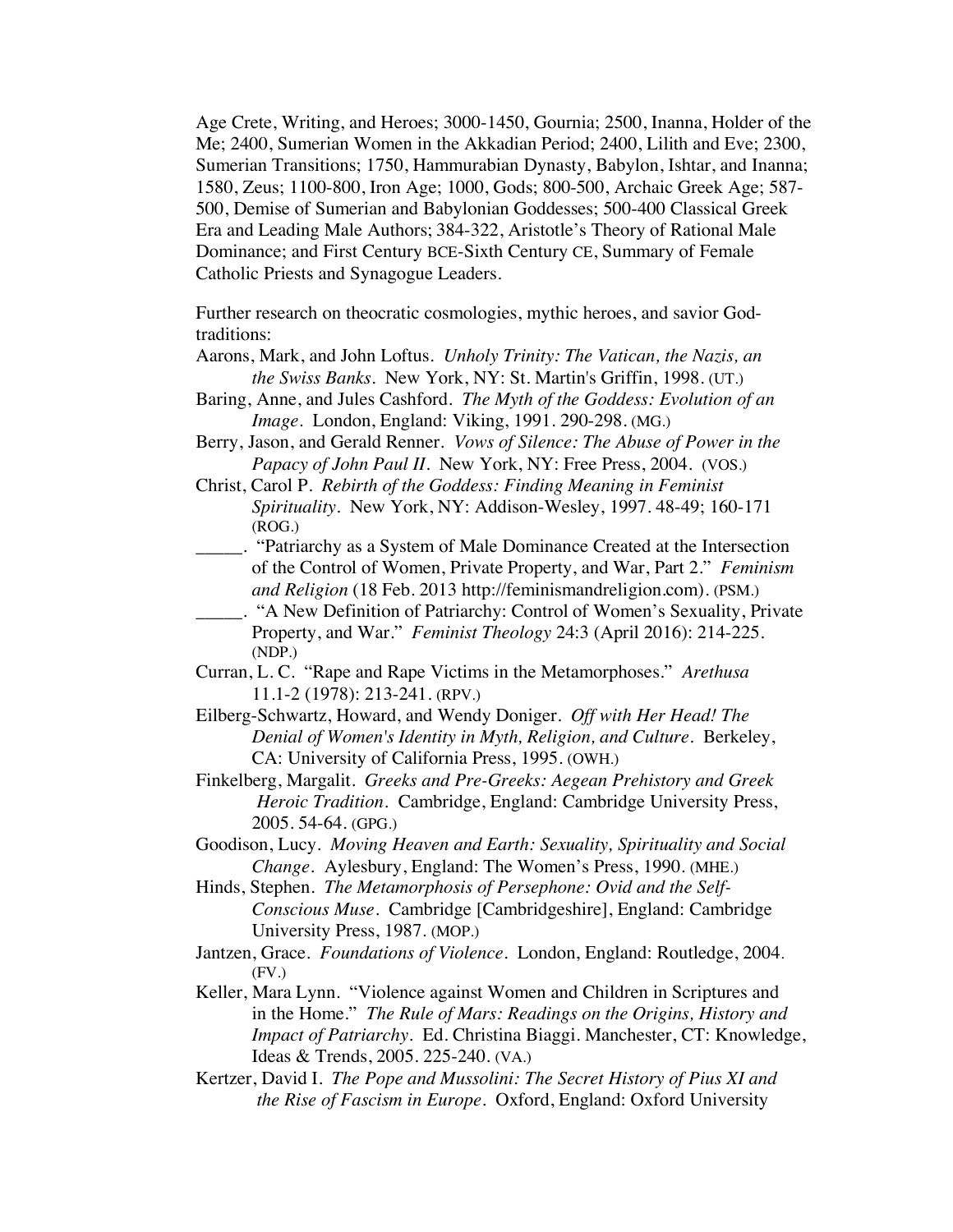Press, 2014. (TPM.)

- Martos, Joseph, and Pierre Hégy. *Equal at the Creation: Sexism, Society, and Christian Thought*. Toronto, Canada: University of Toronto Press, 1998. (EAC.)
- Rayor, Diane. *The Homeric Hymns: A Translation, with Introduction and Notes.* Berkeley, CA: University of California Press, 2004. (HH.)
- Reid-Bowen, Paul. *Goddess as Nature: Towards a Philosophical Thealogy.* Burlington, VT: Ashgate Publishing Co., 2007. (GAN.)
- Richlin, Amy. "Reading Ovid's Rapes." *Arguments with Silence: Writing the History of Roman Women*. Ann Arbor, MI: The University of Michigan Press, 2014. 158-179. (ROR.)
- Sanday, Peggy R. *Female Power and Male Dominance: On the Origins of Sexual Inequality*. Philadelphia, PA: University of Pennsylvania Press, 1991. (OTO.)
- Sissa, Giulia. "The Sexual Philosophies of Plato and Aristotle." *A History of Women in the West: I. From Ancient Goddesses to Christian Saints.* Ed. Pauline Schmitt Pantel. Trans. Arthur Goldhammer. Cambridge, MA: Harvard University Press, 1992. 46-81. (SPPA.)
- Thornhill, Randy, and Craig T. Palmer. *A Natural History of Rape: Biological Bases of Sexual Coercion*. Cambridge, MA: MIT Press, 2000. (NHR)
- Weil, Simone. *The Iliad: Or, the Poem of Force*. Wallingford, PA: Pendle Hill, 1962. (TLPF.)
- Yalom, Marilyn. "Wives in the Ancient World: Biblical, Greek, and Roman Models." *A History of the Wife*. New York, NY: HarperCollins, 2001. (HOW.)

Further research on the transition of "hierarchical thinking, warfare, and colonization that became the basis of 'Western civilization'": Moulton, Susan. "Venus Envy: A Sexual Epistemology." *ReVision* 21.3 (Winter 1999): 43-47. (VE.)

IMAGE: CARIAN EUROMOS TEMPLE SUBSUMED BY ZEUS: (ANATOLIA) TURKEY. PHOTO: © GSA. DESCRIPTION: CARIAN EUROMOS TEMPLE WITH 16 COLONNADES: ZEUS TOOK OVER FROM PREVIOUS GODDESSES, (ANATOLIA) TURKEY. SLIDE LOCATION TURKEY, SHEET 95, ROW 1, SLEEVE 1, SLIDE #Bf40, BCE. CO\_TUR\_S95\_R1\_SL1\_SBf40 SHOT ON LOCATION: CARIAN EUROMOS TEMPLE REMAINS: (ANATOLIA) TURKEY. NOTE 1: FIELDWORK PROJECT 1986.

IMAGE: ZEUS TEMPLE: PERGAMON OR ANCIENT PERGAMUM, (ANATOLIA) TURKEY. PHOTO: © GSA. DESCRIPTION: REMAINS OF THE ZEUS TEMPLE, PERGAMON, (ANATOLIA) TURKEY. SLIDE LOCATION TURKEY, SHEET 113, ROW 3, SLEEVE 3, SLIDE #Bk293, BCE. CO\_TUR\_S113\_R3\_SL3\_SBk293 SHOT ON LOCATION: PERGAMON, (ANATOLIA) TURKEY. NOTE 1: "NO EVIDENCE OF THE BIRTHPLACE OF ZEUS HAS EVER BEEN FOUND, NOT ON CRETE NOR ANYWHERE ELSE (GOH: 222)." (SOURCE: ENTRY ABOVE.)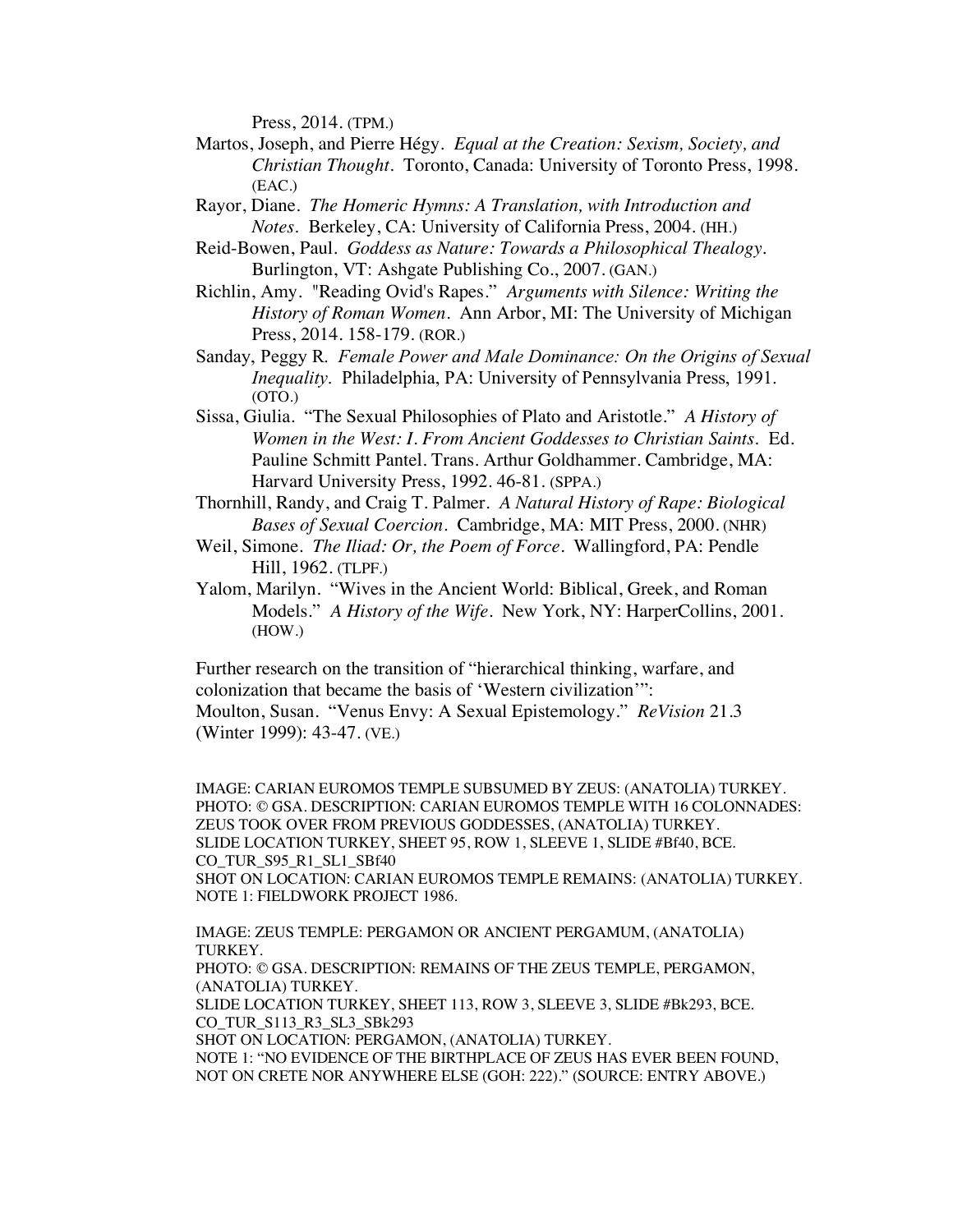NOTE 2: ALSO SEE THE PERGAMON ALTAR AT BERLIN'S MUSEUM OF THE ANCIENT NEAR EAST ON THE MUSEUM ISLAND. NOTE 3: FIELDWORK PROJECT 1986.

IMAGE: ZEUS TEMPLE INC. TALAMONE: AGRIGENTO, SICILY. PHOTO: © GSA. DESCRIPTION: GIANT STATUE OF TALAMONE WITH REMAINS OF THE ZEUS TEMPLE IN THE BACKGROUND, AGRIGENTO, SICILY. SLIDE LOCATION SICILY, SHEET 9, ROW 1, SLEEVE 4, SLIDE # 36, BCE. CU\_SIC\_S9\_R1\_SL4\_S36 SHOT ON LOCATION: AGRIGENTO. SICILY. NOTE 1: FIELDWORK 1998.

IMAGE: ATHENA WITH GORGON AND SERPENTS: VELLETRI RUINS, ROME. PHOTO: © GSA. DESCRIPTION: THREE METERS TALL STATUE OF ATHENA WITH CORINTHIAN HELMET, BREASTPLATE OF CIRCLING SERPENTS, AND CENTERED GORGON OR TRIPLE MOON GODDESS HEAD (WIM: 120-121): ROMAN VELLETRI RUINS.

SLIDE LOCATION FRANCE: SHEET 2, ROW 2, SLEEVE 2, SLIDE #25, 430 BCE CO\_FRA\_S2\_R2\_SL2\_S25.jpg

SHOT ON LOCATION: MUSÉE DU LOUVRE: PARIS, FRANCE.

NOTE 1: "OLD EUROPEAN GODDESSES WERE EROTICIZED, MILITARIZED TO VARIOUS DEGREES (ESPECIALLY ATHENA), AND MADE SUBSERVIENT TO THE GODS (TLG: 164)."

NOTE 2:

GORGONEION ON THE AEGIS OF ATHENE IS BUT THE HEAD OF THE SLAIN BEAST WHOSE SKIN WAS THE RAIMENT OF THE PRIMITIVE GODDESS; THE HEAD IS WORN ON THE BREAST AND SERVES TO PROTECT THE WEARER AND TO FRIGHTEN HIS [HER] FOE. IT IS A PRIMITIVE HALF – MAGICAL SHIELD (PSGR: 192).

NOTE 3: SAVIOR GOD ARCHETYPES.

THIS OLYMPIAN LINE-UP THE ILL-MATCHED COUPLE OF ZEUS AND HERA, AND INCLUDED ATHENA, APHRODITE, APOLLO, POSEIDON, … PROJECTING A VIEW OF THE WORLD, WHICH WE MAY GUESS WAS IN THE INTERESTS OF A DOMINANT CLASS OF GREEK SOCIETY (MHE: 150).

NOTE 4:

THE FATHER CAN FATHER FORTH WITHOUT A MOTHER. HERE SHE STANDS, OUR LIVING WITNESS. LOOK – CHILD [ATHENA] SPRUNG FULL – BLOWN FROM OLYMPIAN ZEUS, NEVER BRED IN THE DARKNESS OF THE WOMB (FV: 116).

NOTE 4: FIELDWORK PROJECT 1998.

IMAGE: ATHENA WITH SERPENT BODICE: VILLA CASALI, ROME. PHOTO: © GSA. DESCRIPTION: ATHENA WITH VERY ACTIVE SERPENTS IN LEFT FOLDS OF BODICE. ATHENA IS NOT A WAR GODDESS BUT PROTECTRESS OF WOMEN AND THE DEAD. SCULPTURE IS FROM THE VILLA CASALI, ROME. SLIDE LOCATION RE-GENESIS PHASE 1, SHEET 3, ROW 1, SLEEVE 4, SLIDE #4, 4th C. BCE.

IT\_RPO\_S3\_R1\_SL4\_S4.jpg

SHOT ON LOCATION: BRITISH MUSEUM: LONDON, ENGLAND. NOTE 1: KEULS SUGGESTS THAT ATHENA'S BIRTH FROM THE HEAD OF FATHER-ZEUS WAS JUST ANOTHER PATRISTIC FANTASY (TROP: 40-41; RGS). NOTE 2:

THE FATHER CAN FATHER FORTH WITHOUT A MOTHER. HERE SHE STANDS, OUR LIVING WITNESS. LOOK – CHILD [ATHENA] SPRUNG FULL –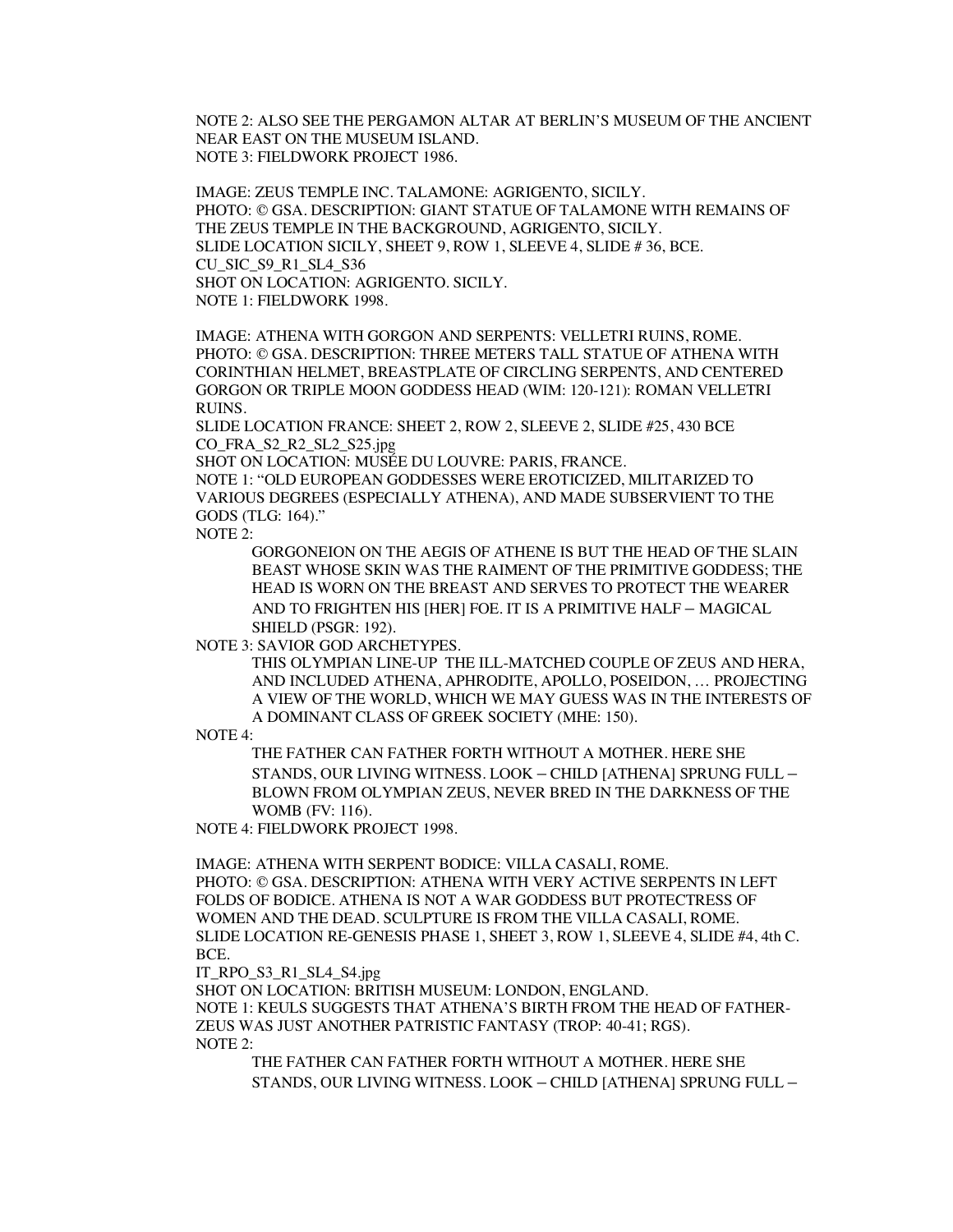BLOWN FROM OLYMPIAN ZEUS, NEVER BRED IN THE DARKNESS OF THE WOMB (FV: 116). NOTE 3: FIELDWORK PROJECT 1998.

IMAGE: ATHENA'S WEST SANCTUARY: TROY, (ANATOLIA) TURKEY. PHOTO: © GSA. DESCRIPTION: AERIAL VIEW OF TROY VII INCLUDING ATHENA'S WEST SANCTUARY, ANIMAL SACRIFICE GRIDS, WELLS, AND GODDESS-FACED POTTERY ASSOCIATED WITH BABYLONIAN ISHTAR. SLIDE LOCATION TURKEY, SHEET 117, ROW 3, SLEEVE 1, SLIDE #BL357, BCE. CO\_TUR\_S117\_R3\_SL1\_SBL357 SHOT ON LOCATION: TROY, (ANATOLIA) TURKEY. NOTE 1: FIELDWORK PROJECT 1986.

IMAGE: GOD APOLLO: GREEK.

PHOTO: © GSA. DESCRIPTION: MARBLE HEAD OF GOD APOLLO BASED ON LOST ORIGINAL.

SLIDE LOCATION RE-GENESIS PHASE 1, SHEET 2, ROW 1, SLEEVE 5, SLIDE #6, BCE. IT\_RPO\_S2\_R1\_SL5\_S6.jpg

SHOT ON LOCATION: BRITISH MUSEUM: LONDON, ENGLAND. NOTE 1: NEW GODS AND GODDESSES INCLUDE GREEK ATHENA, APOLLO, DIONYSUS, THESEUS AND ARIADNE (ADRIANNE). (SOURCE: ENTRY ABOVE.) NOTE 2: AT DELPHI, APOLLO SLAYS THE MOTHER GODDESS AS SERPENT OR DRAGON AND ASSUMES THE TITLE AND POWER OVER THIS ANCIENT GAIAN/ GAEAN SITE **(**MGA: 30-38; MG: 303-310; RGS). NOTE 3: FIELDWORK PROJECT 1998.

IMAGE: MARBLE BUST OF GREEK GOD APOLLO AT CARACALLA: ROME, ITALY. PHOTO: © GSA. DESCRIPTION: MARBLE HEAD OF GREEK GOD APOLLO BASED ON LOST ORIGINAL FROM BATHS OF CARACALLA, ROME.

SLIDE LOCATION RE-GENESIS PHASE 1, SHEET 1, ROW 1, SLEEVE 3, SLIDE #11,  $3^{n-2^{n}}$ c. BCE.

IT\_RPO\_S1\_R1\_SL3\_S11.jpg

SHOT ON LOCATION: BRITISH MUSEUM: LONDON, ENGLAND. NOTE 1:

> NEW FATHER – RELIGIONS AND MONOTHEISTIC THUNDER AND SKY GODS INCLUDE ZEUS, APOLLO, ALLAH, YAHWEH – ELOHIM, JESUS AND JUPITER: THEIR TEMPLES WERE MOST OFTEN THOSE OF EARLIER GODDESSES (RGS).

NOTE 2: FIELDWORK PROJECT 1998.

IMAGE: APOLLO'S ORACLE TEMPLE: DIDYMA, (ANATOLIA) TURKEY. PHOTO: © GSA. DESCRIPTION: IONIC DIDYMA, APOLLO'S ORACLE TEMPLE, PREVIOUSLY ORACLE CENTER OF ARTEMIS. TEMPLE SITS ON HIGH PROMONTORY WITH SUMMIT VIEW OF SAMOS ISLAND. SLIDE LOCATION TURKEY, SHEET 95, ROW 4, SLEEVE 2, SLIDE #Bf55, 650-555 BCE. CO\_TUR\_S95\_R4\_SL2\_SBf55 SHOT ON LOCATION: DIDYMA: (ANATOLIA) TURKEY. NOTE 1: FIELDWORK PROJECT 1986.

IMAGE: DIONYSUS, GREECE. PHOTO: © GSA. DESCRIPTION: DIONYSUS, GREECE. SLIDE LOCATION RE-GENESIS PHASE 2, SHEET 3, ROW 4, SLEEVE 5, SLIDE #24, BCE. IT\_RPT\_S3\_R4\_SL5\_S24.jpg SHOT ON LOCATION: BRITISH MUSEUM: LONDON, ENGLAND. NOTE 1: "THE SEXLESS BIRTH OF ATHENA MAKES A WORTHY COMPLEMENT TO THAT CLASSIC TALE OF UTERUS ENVY, THE BIRTH OF DIONYSUS, IN WHICH THE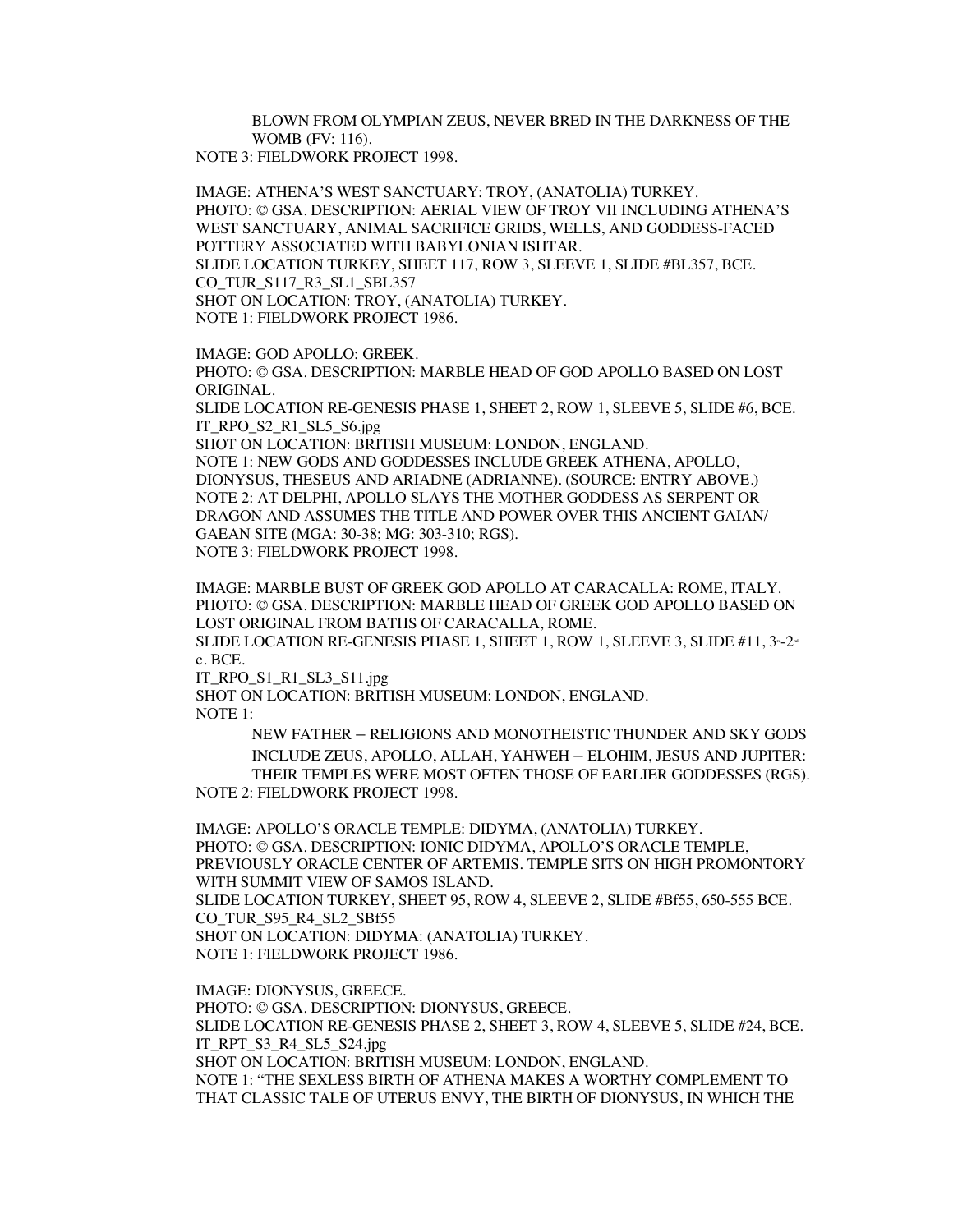FATHER OF GODS AND MEN DEVELOPS A PSEUDO – WOMB (TROP: 40-42)." NOTE 2: FIELDWORK PROJECT 1988.

IMAGE: DIONYSUS TEMPLE: PERGAMON, (ANATOLIA) TURKEY. PHOTO: © GSA. DESCRIPTION: AERIAL VIEW OF DIONYSUS TEMPLE, (ANATOLIA) (ANCIENT PERGAMUM), TURKEY. SLIDE LOCATION TURKEY, SHEET 113, ROW 2, SLEEVE 1, SLIDE #Bk286, 2nd c.

BCE.

CO\_TUR\_S113\_R2\_SL1\_SBk286

ON LOCATION: BERGAMON/PERGAMON MUSEUM: BERGAMON, TURKEY. NOTE 1: GREEK MYSTERIES INCLUDED THE DIONYSIAN MYSTERIES, (*MYSTERION* IN GREEK MEANS CLOSED OR SECRET.) (TAM: 4; RGS). (SOURCE: ENTRY ABOVE.) PHOTO NOTE: ILLUSTRATION TBD, CHRISI KARVONIDES' TEAM. NOTE 2: FIELDWORK PROJECT 1989.

IMAGE: DOUBLE HERAS: BOEOTIA, GREECE.

PHOTO: © GSA. DESCRIPTION: DOUBLE HERAS, BOEOTIA, GREECE. (DG: 85, FIG. 2.17.) AN ALTERNATIVE INTERPRETATION OF THIS DOUBLE GODDESS IS DEMETER/ PERSEPHONE.

SLIDE LOCATION MSC. GREECE, SHEET 2, ROW 2, SLEEVE 3, SLIDE #35, BCE. CO\_MGR\_S2\_R2\_SL3\_S35.

SHOT ON LOCATION: BRITISH MUSEUM: LONDON, ENGLAND. NOTE 1: FORMER GODDESSES WHO WERE KNOWN FOR POWER IN THEIR OWN RIGHT, BECAME SUBORDINATE TO THE GODS AS DAUGHTERS, OR WIVES SUCH AS HERA, OR MILITARIZED ICONS I.E. ATHENA (RGS). NOTE 2: FIELDWORK PROJECT 1998-2002.

IMAGE: CATHEDRA HERA: SICILY. PHOTO: © GSA. DESCRIPTION: CATHEDRA HERA WITH APPLE AND FRUIT. SLIDE LOCATION SICILY, SHEET 22, ROW 2, SLEEVE 2, SLIDE #26, BCE. CU\_SIC\_S22\_R2\_SL2\_S26 SHOT ON LOCATION: BRITISH MUSEUM: LONDON, ENGLAND. NOTE 1: AN ICONOGRAPHIC INTERPRETATION OF THE CATHEDRA (THRONE) GODDESS HERA INCLUDES HIEROS GAMOS. (APL: 2-23-1999.) NOTE 2: "THE HIEROS GAMOS FROM WHENCE A ROYAL SOVEREIGN GETS HIS [OR HER] POWER AND THIS IS THE GODDESS HERSELF (APL: 2-23-1999)." NOTE 3: FIELDWORK PROJECT 1998-2002.

IMAGE: GREEK– ROMAN APHRODISIAS TEMPLE: (ANATOLIA) TURKEY. PHOTO: © GSA. DESCRIPTION: REMAINS OF THE GREEK – ROMAN APHRODITE OF APHRODISIAS TEMPLE, (ANATOLIA) TURKEY. SLIDE LOCATION, SHEET 107, ROW 4, SLEEVE 5, SLIDE #Bh194, BCE SHOT ON LOCATION: APHRODISIAS TEMPLE, (ANATOLIA) TURKEY. NOTE 1: FIELDWORK PROJECT 1989. NOTE 2: FOLLOWING APHRODITE'S PAGAN TEMPLE, CHRISTIANS PARADED A CATHEDRAL, SAME AS THE EPHESUS' PAGAN (AMAZON/CYBELE/DIANA/ARTEMIS) TEMPLE WAS *CONVERTED* TO A BASILICA. NOTE 3: FIELDWORK PROJECT 1989.

IMAGE: SAPPHO: LESBOS, GREECE.

PHOTO: © GSA. DESCRIPTION: MARBLE BUST OF POETESS SAPPHO, FOUNDER OF THE MOST CHALLENGING OF ALL VERSE FORMS, THE *SAPPHIC STANZA.* LESBOS, GREECE.

SLIDE LOCATION RE-GENESIS PHASE 1, SHEET 6, ROW 2, SLEEVE 1, SLIDE #32, 5 °C. BCE.